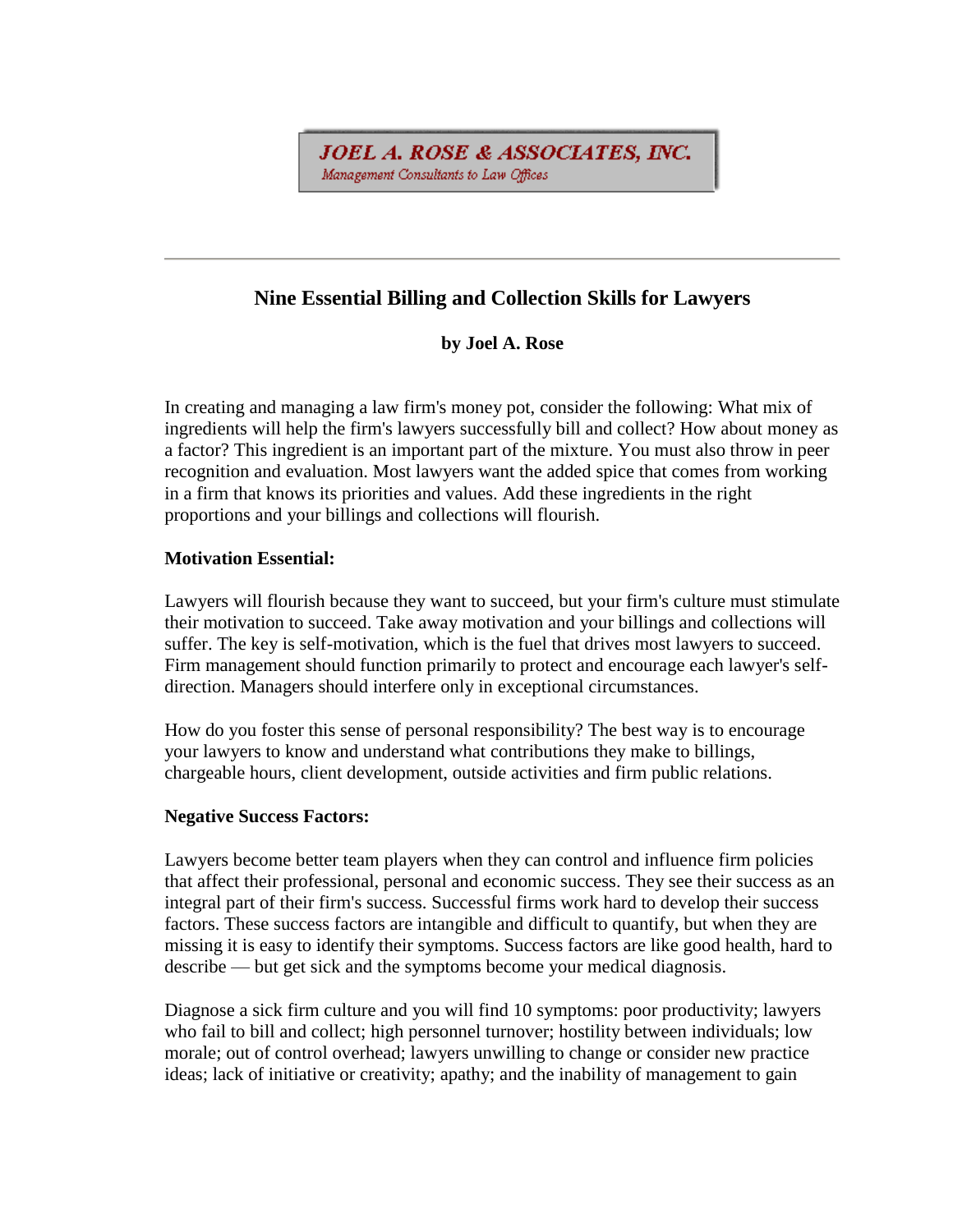support for its decisions.

These symptoms, left unchecked, will destroy the self-motivation and productivity of any firm's lawyers and staff — and eventually the firm.

Contrast these symptoms with those found in firms that work hard to build and maintain a team approach to practice. The five symptoms of healthy firms are effective communications; heightened self-motivation; increased productivity and commitment to billings and collections; low stress; and fewer sick days and other absences.

#### **Nine Essential Billing and Collection Skills:**

Motivation is essential to drive a lawyer's commitment to bill and collect. But, without the proper skills this commitment can lie idle. Billing and collecting is a skill and not a talent. What are the skills your lawyers must learn?

First, allow your young lawyers to bill small matters early in their careers. Make sure these young lawyers have mentors to turn to for billing and collection questions and discussions. A good young biller and collector will be a good old biller and collector.

Second, do not try to turn every lawyer into a biller and collector. Some lawyers can't do this work or they don't want to learn. I have seen lawyers who freeze when it comes time to bill and collect. Know who these lawyers are in your firm and give their billing and collection tasks to someone else. Make your good billers, young or old, responsible for billing your major clients. Remove billing responsibility from lawyers who are reluctant or refuse to send out timely bills. A manager who detects an inability in a young lawyer to bill should act quickly to find the cause. Without proper training, young lawyers retain bad billing habits to the end of their legal careers. It takes training to develop good billers and collectors.

Third, every firm should set sensible written billing policies and procedures. Regularly bill every possible transaction, for example, monthly. Most midlevel managers have a limit on the amount of a supplier's invoice they can authorize for payment. Know the amount, because if your monthly is under the threshold it will get paid. Some firms consider it good practice to bill a transactional matter-in-progress before closing, especially one that takes many months to complete.

Fourth, if you want to turn receivables into cash, follow-up is essential. Send a new statement when the first one is more than 30 days old and further follow-up letters at 60 and 90 days. At the end of 90 days, remove the account from the billing lawyer and turn it over to someone else for collection. Billing lawyers are reluctant to aggressively pursue their slow paying clients. If a client tenders a reasonable partial payment on an old account, take it and run. Law firms spend too much time pursuing deadbeats. Lawyers forget "a bird in the hand is worth two in the bush" when they go to collect their own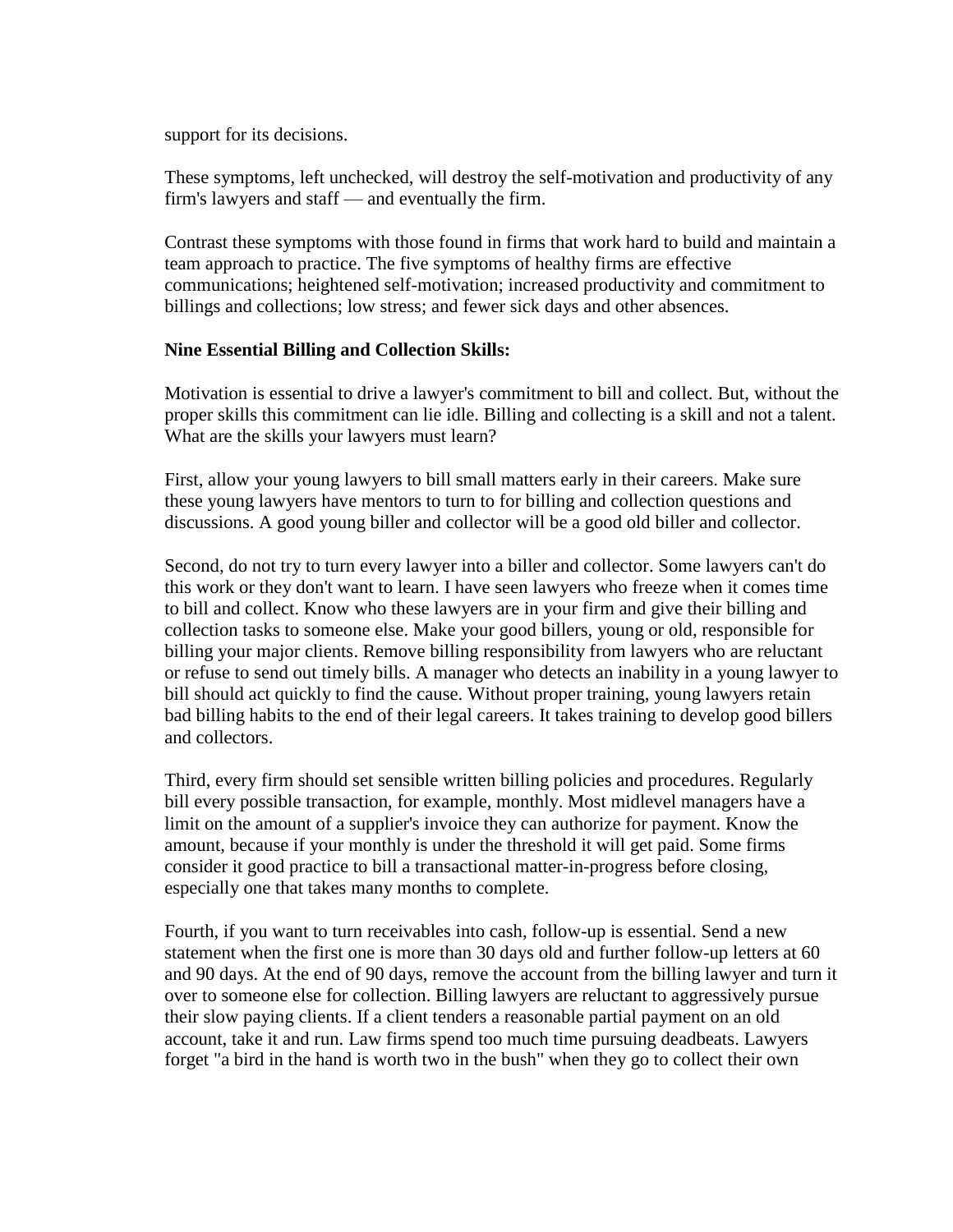#### accounts.

Fifth, make sure your bills describe your services. A client who can easily understand the work you did is likely to find your fee acceptable and pay promptly. Most computer programs allow you to enter the details clients want on their accounts. Make sure you have such a program, because without it you need to spend more time editing your draft accounts. These new programs eliminate the old excuse "not enough time to bill." In many well-managed firms, secretaries input time and service descriptions into their personal firm computer. This practice reduces errors because secretaries know their bosses' files better than someone in accounting. Also, secretaries are better able to pick up on errors when lawyers make dictated time records. This practice will streamline your billing process.

Sixth, remember that effective collections require timely billing. The sooner you send your bill after completing client work, the faster the client will pay. Different types of cases require different billing strategies. Bill transactional matters at or before closing because clients quickly reinvest the proceeds of many closings. Bill your litigation files at least monthly. Some firms now bill on a continuous monthly billing cycle. It is considered a poor practice to wait until the end of the month to bill all matters.

Seventh, ask for cash retainers. Cash retainers are essential when you deal with an out-ofstate or small local company. Some firms are experimenting with refundable advance retainers. These firms refund this type of retainer at the end of a matter, provided the client has paid all outstanding bills and expenses. It is odd how some clients expect you to defend or prosecute a "great case" but are unwilling to advance you \$2,000. Are you not better off without these non-advancing clients?

Eighth, let clients pay all larger disbursements directly to outside suppliers. Wise lawyers know that outstanding disbursements are merely interest-free loans to clients.

Finally, use financial reports to help stimulate better billing and collections habits. All partners and their associates should receive each other's work-in-progress and aged accounts receivable lists. Your managing partner or director of administration should review these reports with lawyers who are behind in their billings and collections. But the publication and circulation of these reports is the most effective way to prod lawyers into action. You should not overlook the power of "the fear of a sneer from a peer."

### **Aggressive Billing and Collection:**

Don't give up if your firm's culture does not support and stimulate a team approach. Instead, use one or more of these seven aggressive collection options.

- Hold monthly Saturday billing meetings.
- Withhold the draws of partners who do not meet their billing obligations.
- Charge clients interest for late payments, using appropriate truth in lending forms